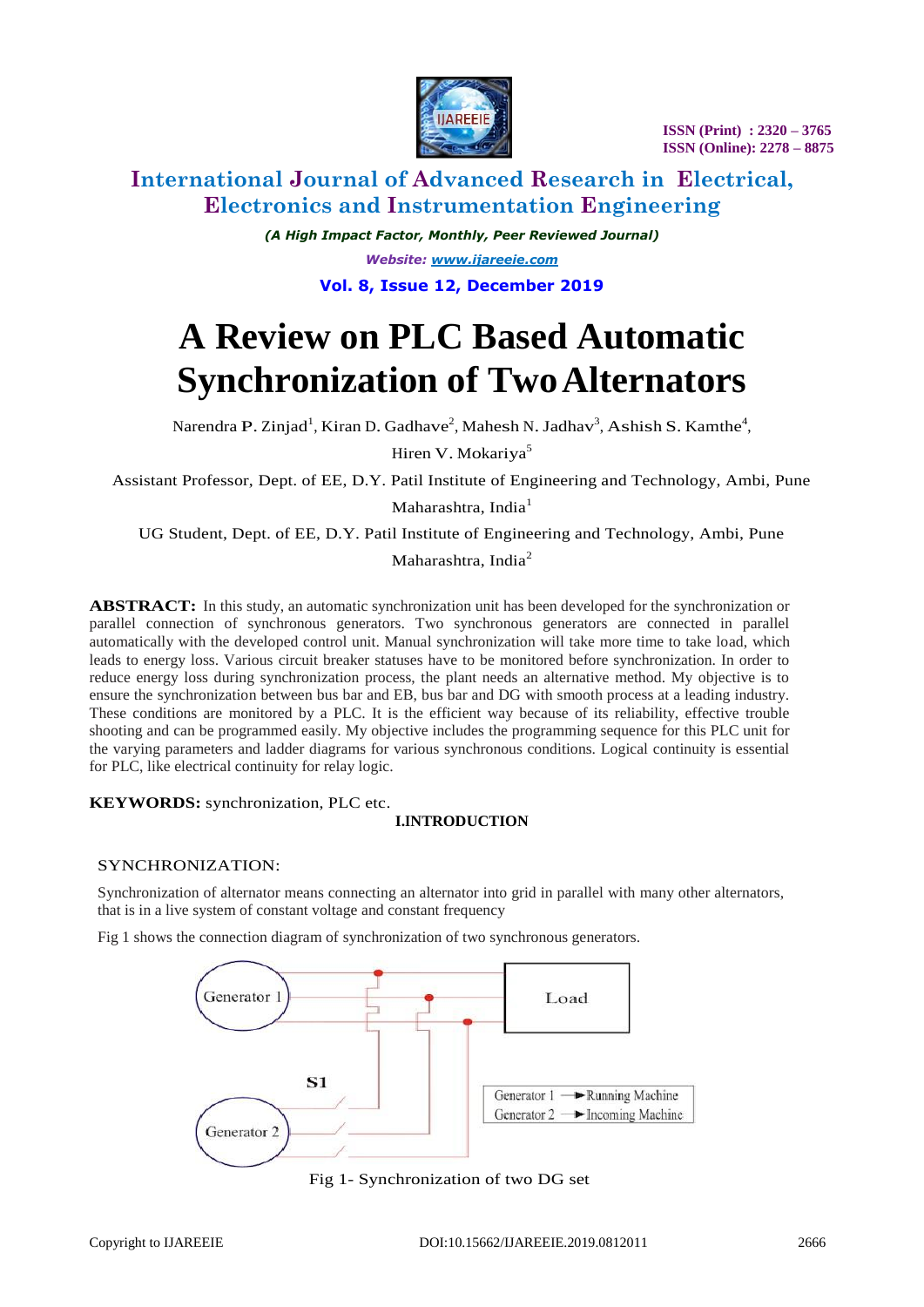

 **ISSN (Print) : 2320 – 3765 ISSN (Online): 2278 – 8875**

## **International Journal of Advanced Research in Electrical, Electronics and Instrumentation Engineering**

*(A High Impact Factor, Monthly, Peer Reviewed Journal)*

*Website: [www.ijareeie.com](http://www.ijareeie.com/)*

## **Vol. 8, Issue 12, December 2019**

## AUTOMATIC SYNCHRONIZATION:

Synchronization by means of manually operated switching served well enough when the individual generators were relatively small, but with the growth of system capacity, it becomes necessary to use automatic devices to ensure the closing of the main switch of the incoming machine at the proper instant. The scheme introduced here is for the complete automation of synchronization i.e. the adjustment of magnitude of voltage and frequency of incoming alternator is done automatically. The two three phase supplies, one is main three phase supply and another one is three phase alternator, both are calibrates their individual SCUs and zero cross detectors, every individual signal conditioning unit is controlled the change of magnitude with respect to the frequency for every individual phase and hence at signals applied to the input of PLC.

## **II.BASIC CONDITIONS FOR SYNCHRONIZATION**

Basic conditions to be satisfied before synchronization of generator to bus bar are:

- . Terminal voltage of the alternator should be approximately same as the bus bar voltage. The difference should be less than 5%.
- Incoming frequency and bus bar frequency should be the same. Maximum difference should be less than 1%.
- . The incoming supply and bus bar supply should be at the same phase position. The machine can handle 100 phase mismatch between incoming and bus bar voltages.
- . The phase sequence of incoming and bus bar supplies should be same.

## PLC

A personal digital assistant (PDA), a Programmable Logic Controller (PLC), a wireless device server and its driver are used to realize a servomotor remote control in. PLC and frequency control based water pumping system was designed, constructed and tested. Cables were used for system communication. Conventional cables with PLC were utilized in enormous applications. PLCs are predominantly used in various automatic control system applications. They are programmed using instructions to implement required control functions such as: logic, arithmetic, sequencing, and timing. The digital or analogue input/output modules are used to control various types of processes and machinery. Plant monitoring and control is another important function of PLCs in fields such as energy, telecommunications, oil and gas refining and transportation.



Figure-2 PLC block diagram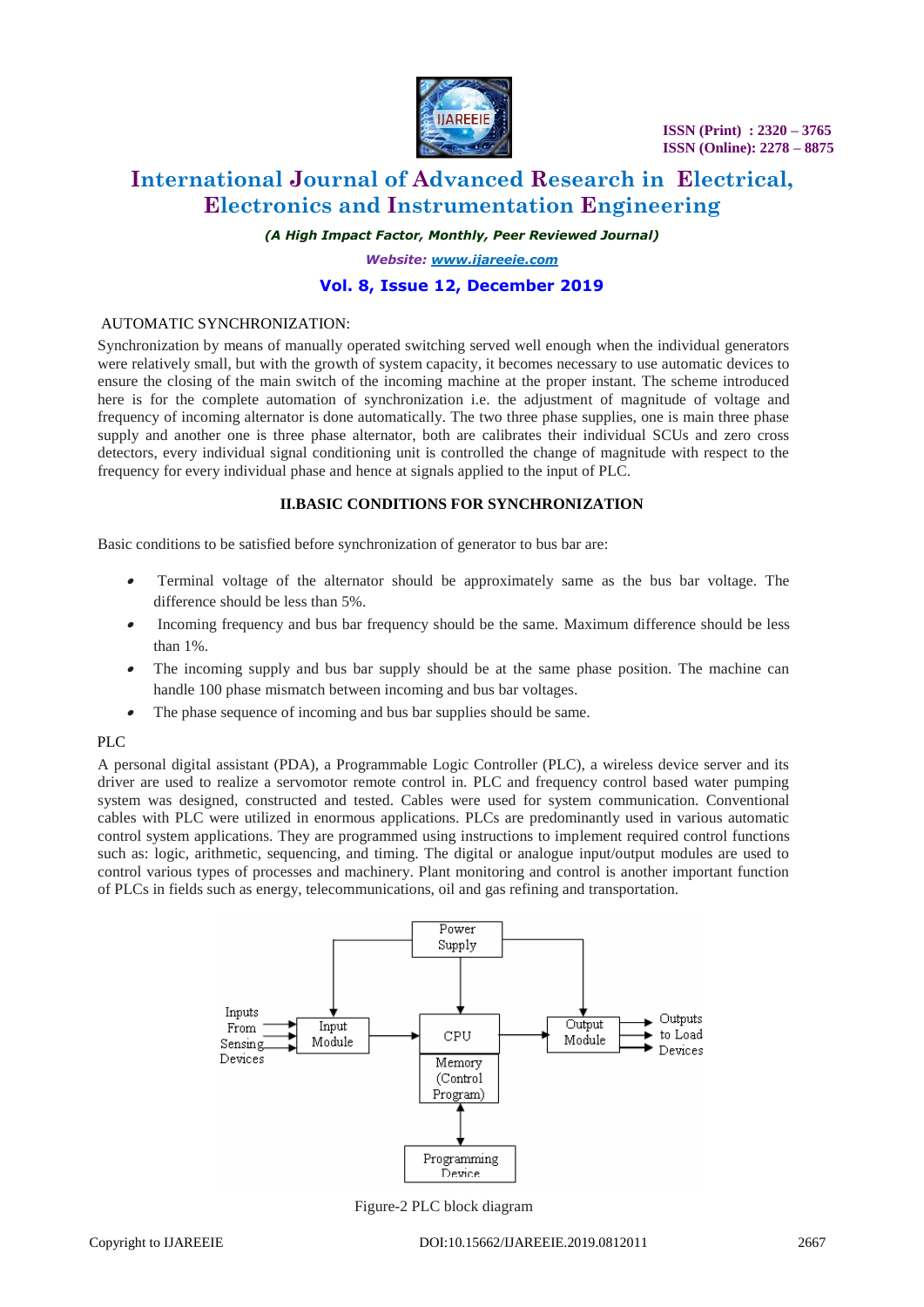

*(A High Impact Factor, Monthly, Peer Reviewed Journal)*

*Website: [www.ijareeie.com](http://www.ijareeie.com/)*

## **Vol. 8, Issue 12, December 2019**

Processor unit, memory, power supply unit, input/output interface section, communications interface, and programming device are the basic building blocks of PLC as shown in Figure

- The processor unit or central processing unit (CPU) contains the microprocessor. The main purpose of this block is to interpret the available input signals and carry out control actions based on program stored in its memory. It then communicates the decisions as action signals to the outputs.
- The power supply unit converts the AC voltage to DC voltage based on compatibility with the processor and the circuits in the input and output interface modules.
- The required program is developed in the programming device and then loaded into the memory of the PLC.
- The memory unit stores the program for the microprocessor. It stores input data for processing and buffers data to output.
- The input and output interfaces assists in communicating with external or peripheral devices. Switches or sensors could act as input devices. Motor starter coils, solenoid valves, or actuators may act as output devices.
- . The communications interface is used to receive and transmit data on communication networks. It is responsible for device verification, data acquisition, synchronization between user applications, and connection management.

#### PLC SOFTWARE INTERFACE(RS LOGIX 500):FLOWCHART:





Fig 4. Flowchart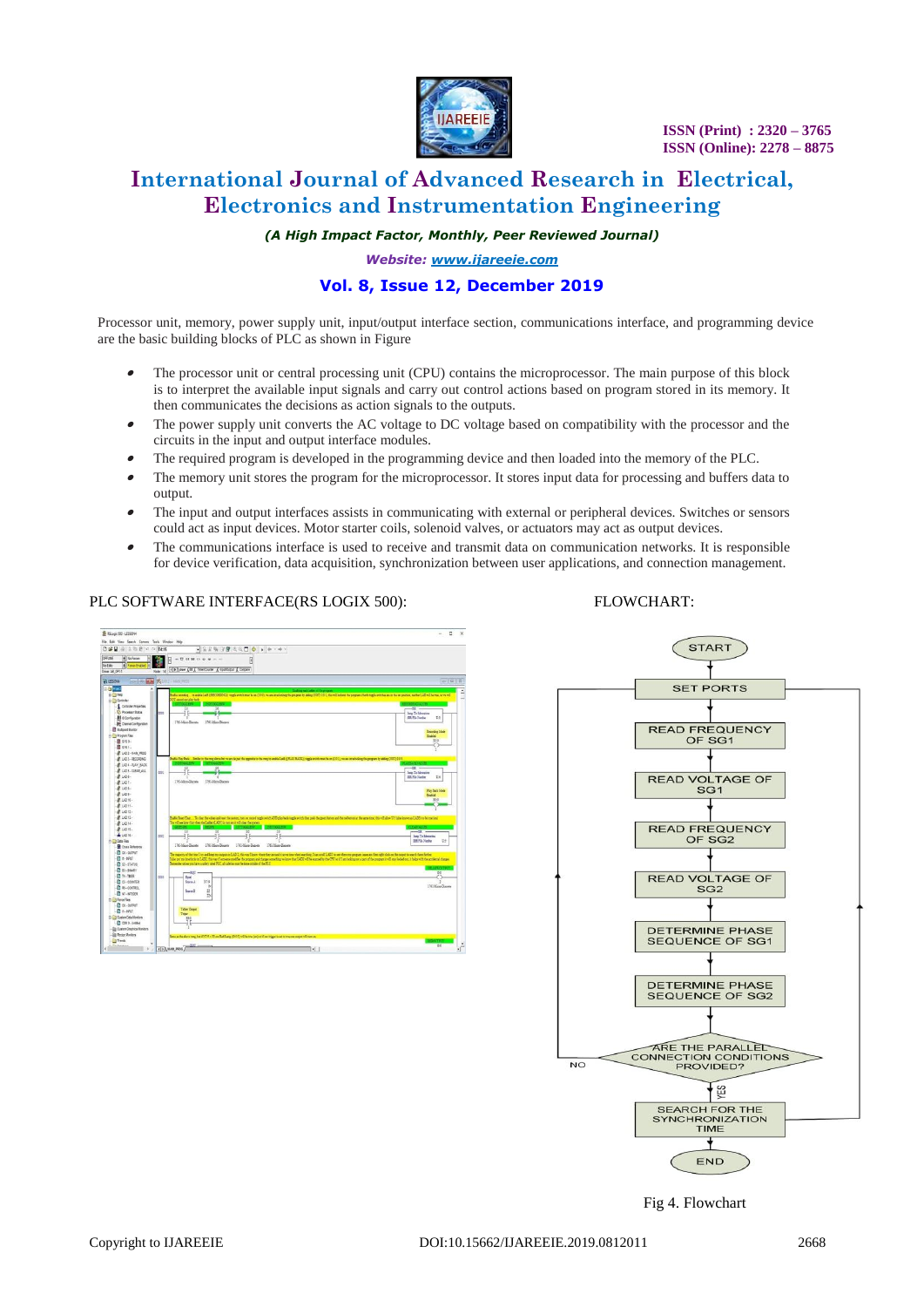

*(A High Impact Factor, Monthly, Peer Reviewed Journal)*

*Website: [www.ijareeie.com](http://www.ijareeie.com/)*

#### RSLogix Micro Starter Lite - TEST  $||$   $||$   $\times$ File Edit View Search Comms Tools Window Help 기요 職 マ 鳳 **OFFLINE**  $\boxed{\underline{\bullet}}$  No Forces  $\overline{\mathbb{E}}$ 知  $\overline{u}$  as as  $\Leftrightarrow \infty$  $\vert \vert$  $\begin{array}{|l|l|l|l|} \hline \text{No Edits} & \underline{\textbf{E}} \\ \hline \text{No Edits} & \underline{\textbf{E}} \\ \hline \text{Driver: EMUS00-1} & \hline \end{array}$  $\mathbf{E}$ | 4 | ▶ | Nuser A Bit A Timer/Counter A Input/Outp Node: 2d **R** TEST  $\Box$  $\Box$  $\times$   $\mathcal{K}$  LAD 2  $\cdots$  MAIN\_PROG Project  $\overline{\mathbf{r}}$ **E**-**C** Help ioo **Controller** Controller Properties Processor Status **III** IO Configuration Channel Configuration Multipoint Monitor Program Files  $S$  sys  $0 -$ SYS1-MX LAD 2 - MAIN\_PROG<br>MX LAD 3 - USER\_FAULT A LAD 4 - HSC\_INT **M** LAD 5 - STINT  $\mathbf{N}$  LAD 6 - $\overline{\phantom{a}}$ **ID** MAIN\_PROG  $\overline{\phantom{a}}$ For Help, press F1

## **Vol. 8, Issue 12, December 2019**

Fig 3. Ladder logic diagram

## **III.MEHODOLOGY**

## PARALLEL OPERATION OF THE ALTERNATORS:

SGs are connected in parallel to feed bigger loads and improve reliability of the electrical power systems. When required conditions are occur a SG can be connected in parallel with another SG or with transmission line. The parallel conditions required for the parallel connection of SGs are given as follows:

- 1. Frequencies should be equal (f1=f2)
- 2. Voltages should be equal  $(V1=V2)$
- 3. Phase sequence of the SGs should be same (Direction of the rotating field should be same)
- 4. Parallel connection should be realized at the synchronism time.

In the classical systems frequencies are measured with frequency meters, voltages are measured with voltmeters, phase sequence is measured with phase sequence meter, and synchronism time is measured with synchroscope. In the presented study, all of the measurement tools are eliminated from the system. The developed control unit measures required signals of the SGs and determines parallel connection time when all conditions are provided .The hardware implementation of the parallel operation system with classical measurement tools.

## AUTOMATIC SYNCHRONIZATION UNIT

To eliminate measurement tools and to obtain simplified, precise and quick parallel connection for SGs PLC based automatic synchronization monitoring and control unit has been designed. The main block diagram of the PLC based parallel connection system.

Transformers are used to convert phase voltages to the lower voltages that can be processed with PLC. PLC converts these signals and then calculates the frequencies, voltages, phase sequence of the SGs. If these three conditions are provided, PLC captures synchronism time between phase voltages of the SGs. When synchronization occurs the PLC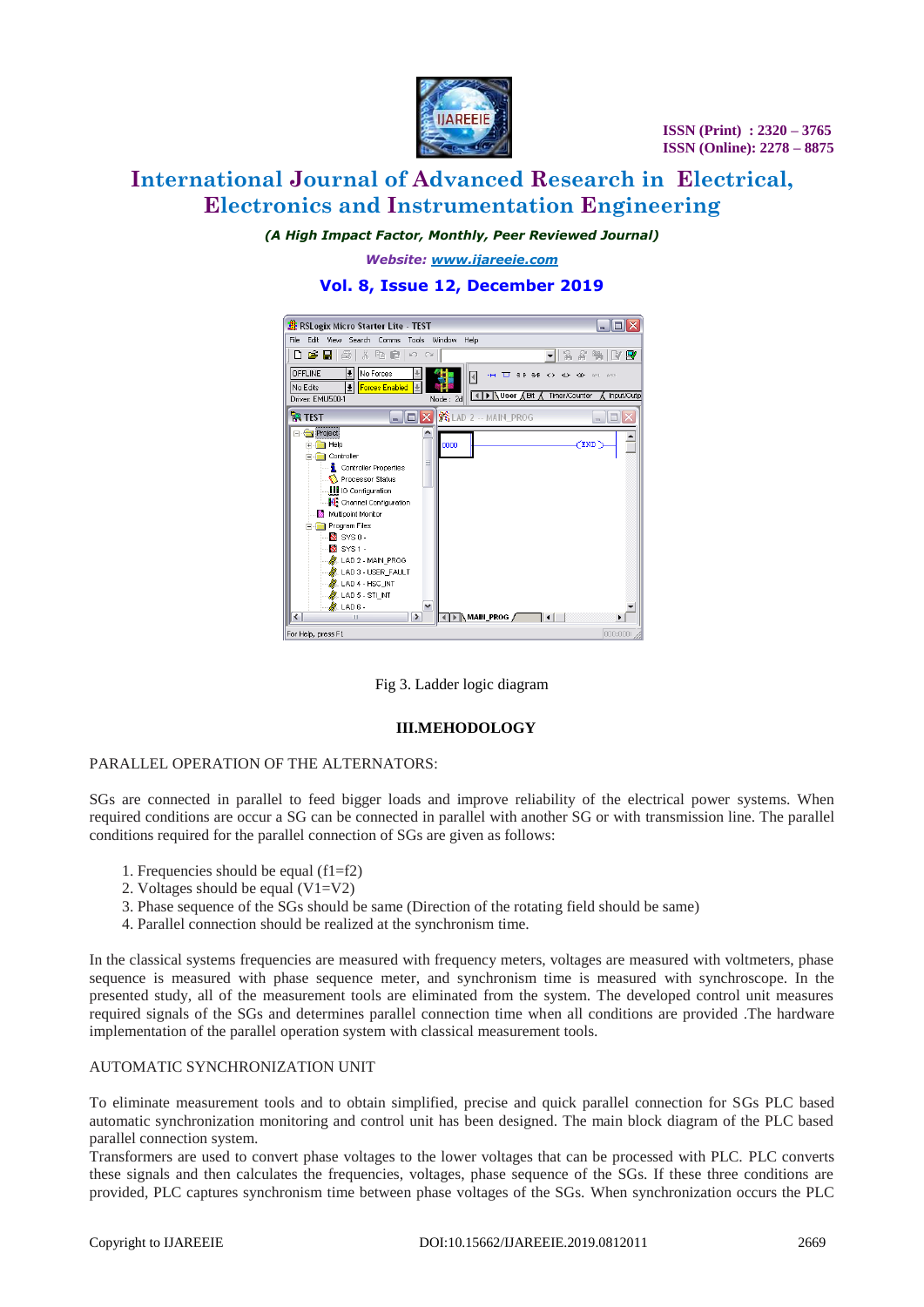

## *(A High Impact Factor, Monthly, Peer Reviewed Journal)*

*Website: [www.ijareeie.com](http://www.ijareeie.com/)*

## **Vol. 8, Issue 12, December 2019**

sends the control signal to the relay and parallel connection switch is turned on for parallel operation. The designed automatic synchronization control unit has been shown.

The flowchart of the main software program coded into the PLC for the parallel operation of the SGs .As shown from the flowchart; frequency, voltage, and phase sequence of the each SG is determined, respectively and when all the conditions occur, the synchronism time is searched to achieve parallel operation of the system.

Each parallel connection condition has been determined by sub-routine of the software program. Detailed information about sub-routines are given as follows, individually.

## FREQUENCY CALCULATION:

The signals received from the R phases of the generators are checked for the calculation of frequencies. Comparator module of the PLC is used in this stage. Input signal is compared with internal produced reference voltage Vref=0 and then converted to the square wave signal.

This square wave signal takes logic 1 and 0 data. PLC run the Timer-1 when the value of signal is 1 and stop the Timer-1 when the signal rising from the 0 to the 1 once more. This is a period of the signal. PLC read value of the counter and calculates the frequency from the loop time.

## VOLTAGE CALCULATION:

The signals received from the R phases of the generators are used for the calculation of voltages. The received signals are converted to the square wave signals as described in the calculation of the frequency. PLC captures point of the square wave falling from the 1 to the 0. The reference signal is bigger than the reference signal in the period of square wave has a 0 value. In the other words, the input signal is in the positive period. PLC receives approximately 300 samples from the signal until the square wave rising to the 1 once again. Each received sample compared with the previous sample and the bigger value is saved as a new value. As a result, the peak value of the half period of the input signal is obtained. Then the rms value of the voltage is calculated.

## DETERMINATION OF THE PHASE SEQUENCE:

The signals received from the R and S phases of the generators are used for the determination of the phase-sequence. The received signals are converted to the square wave signals. PLC captures point of the square wave falling from the 1 to the 0 and wait 90 $^{\circ}$  to 120 $^{\circ}$  beginning from that point. Controller captures the peak value of the phase-R with the 90 $^{\circ}$ waiting period and then checks the peak value of the phase-S has peak value or not at the 120° forward. According to the calculation, the controller determining the phase sequence direction as 0 or 1. If the phase sequence is determined as 0, the phase sequence is in CW direction, else the phase sequence is determined as 1 and the phase sequence is in CCW direction.

#### **IV.CONCLUSION**

The most important aspect of any power generation system is the generation control. Several techniques can be implemented to control the generator in power plant. The method that has to be used relies on varied objectives like superior quality, increased efficiency, high profit and other such points depending upon the purpose. With the prime objective of catering to these necessities and the needs of the industrial sector, significance has been given here to automation. This paper presented here has kept in mind, the ceaseless changes that are relentlessly taking place in the contemporary scenario of the industrial segment. Emphasis has been given to the automation process that is now rapidly taking its place in all the power plants across the globe. The Paper has furnished itself to study the integral parts of the entire process involved, their implementation and the problems that may show up have also been given their due importance.